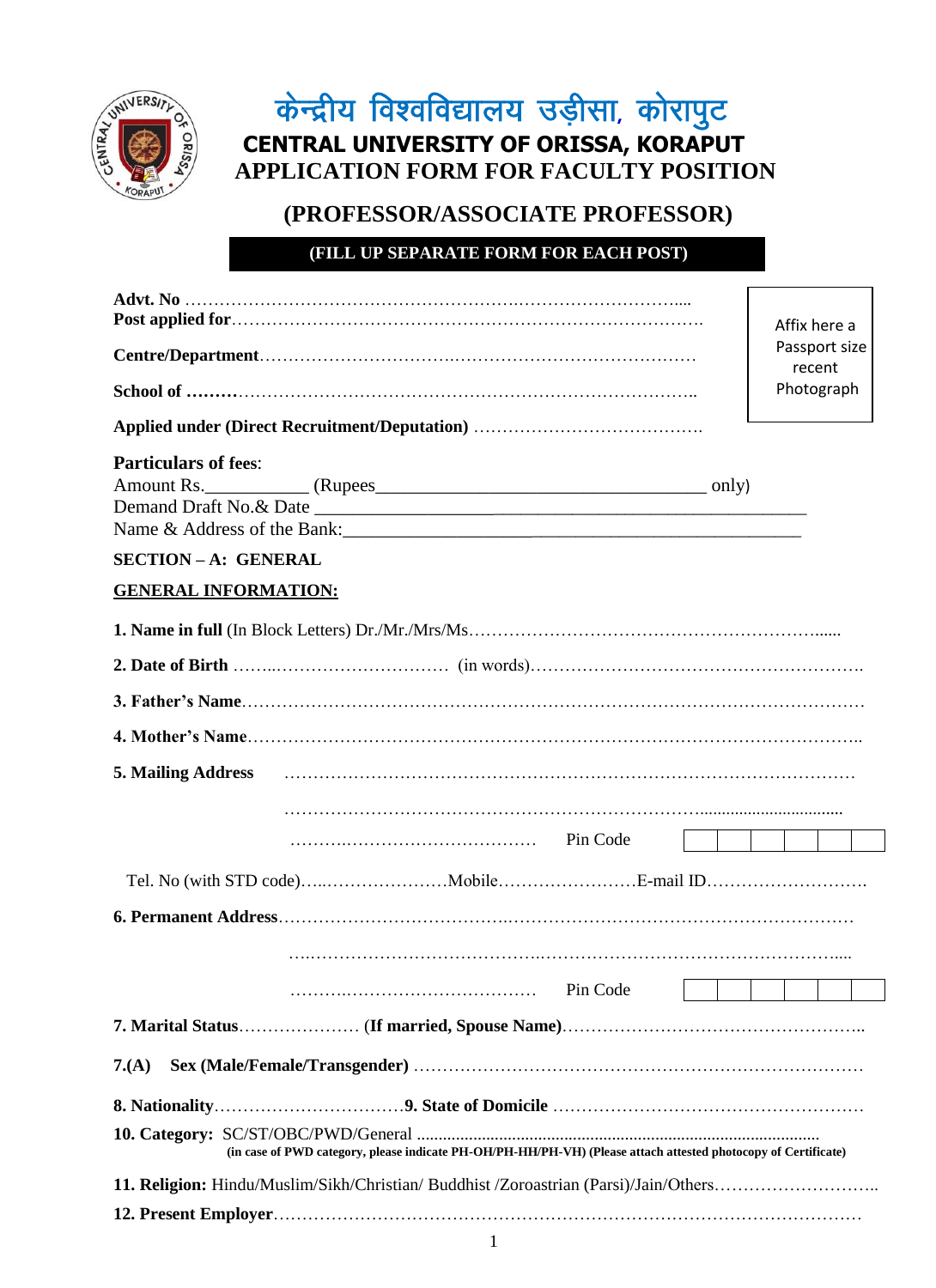# **SECTION – B:**

**13. EDUCATIONAL QUALIFICATIONS** (Starting with highest degree obtained):

| Sl.<br>No. | <b>Examination/Degree</b> | Name of Board/<br><b>College/University</b> | <b>Percentage of</b><br><b>Marks/Final</b><br>Grade | Discipline/<br>Subject(s) | Year of<br>Passing/<br>award |
|------------|---------------------------|---------------------------------------------|-----------------------------------------------------|---------------------------|------------------------------|
|            |                           |                                             |                                                     |                           |                              |
|            |                           |                                             |                                                     |                           |                              |
|            |                           |                                             |                                                     |                           |                              |
|            |                           |                                             |                                                     |                           |                              |

(Please attach photocopies in support)

# **14. Title of Ph.D. thesis; …………………………………………………………………………................**

# **14. (a) Date and year of award**…......................................................................................................................

**15. Details of Employment Experience: (In chronological order starting with the most recent)**  (Attach separate sheet if necessary)

| Sl.<br>No. | Name of<br><b>Employer</b> | <b>Status of</b><br><b>Institute/University</b><br>(Govt./Quasi<br>Govt./Autonomous | Post held/<br><b>Designation</b> | Period of<br><b>Employment</b> |    | Pay band/scale<br>and Grade Pay |              | <b>Nature</b><br>of duties |
|------------|----------------------------|-------------------------------------------------------------------------------------|----------------------------------|--------------------------------|----|---------------------------------|--------------|----------------------------|
|            |                            | etc.)                                                                               |                                  | From                           | To |                                 | Grade<br>pay |                            |
|            |                            |                                                                                     |                                  |                                |    |                                 |              |                            |
|            |                            |                                                                                     |                                  |                                |    |                                 |              |                            |
|            |                            |                                                                                     |                                  |                                |    |                                 |              |                            |
|            |                            |                                                                                     |                                  |                                |    |                                 |              |                            |
|            |                            |                                                                                     |                                  |                                |    |                                 |              |                            |

#### **16. Summary of experience/performance**

|     |                                                                                                | From | To | <b>Total</b> |               |
|-----|------------------------------------------------------------------------------------------------|------|----|--------------|---------------|
|     | <b>Teaching Experience</b>                                                                     |      |    | Years        | <b>Months</b> |
|     | <b>Under Graduate</b>                                                                          |      |    |              |               |
| ii. | Post Graduate                                                                                  |      |    |              |               |
|     | iii Total Teaching Experience                                                                  |      |    |              |               |
|     | <b>Research Experience</b>                                                                     |      |    |              |               |
| vi. | Research Experience other than the period spent for<br>obtaining M.Phil./Ph.D. Research Degree |      |    |              |               |
|     |                                                                                                |      |    |              |               |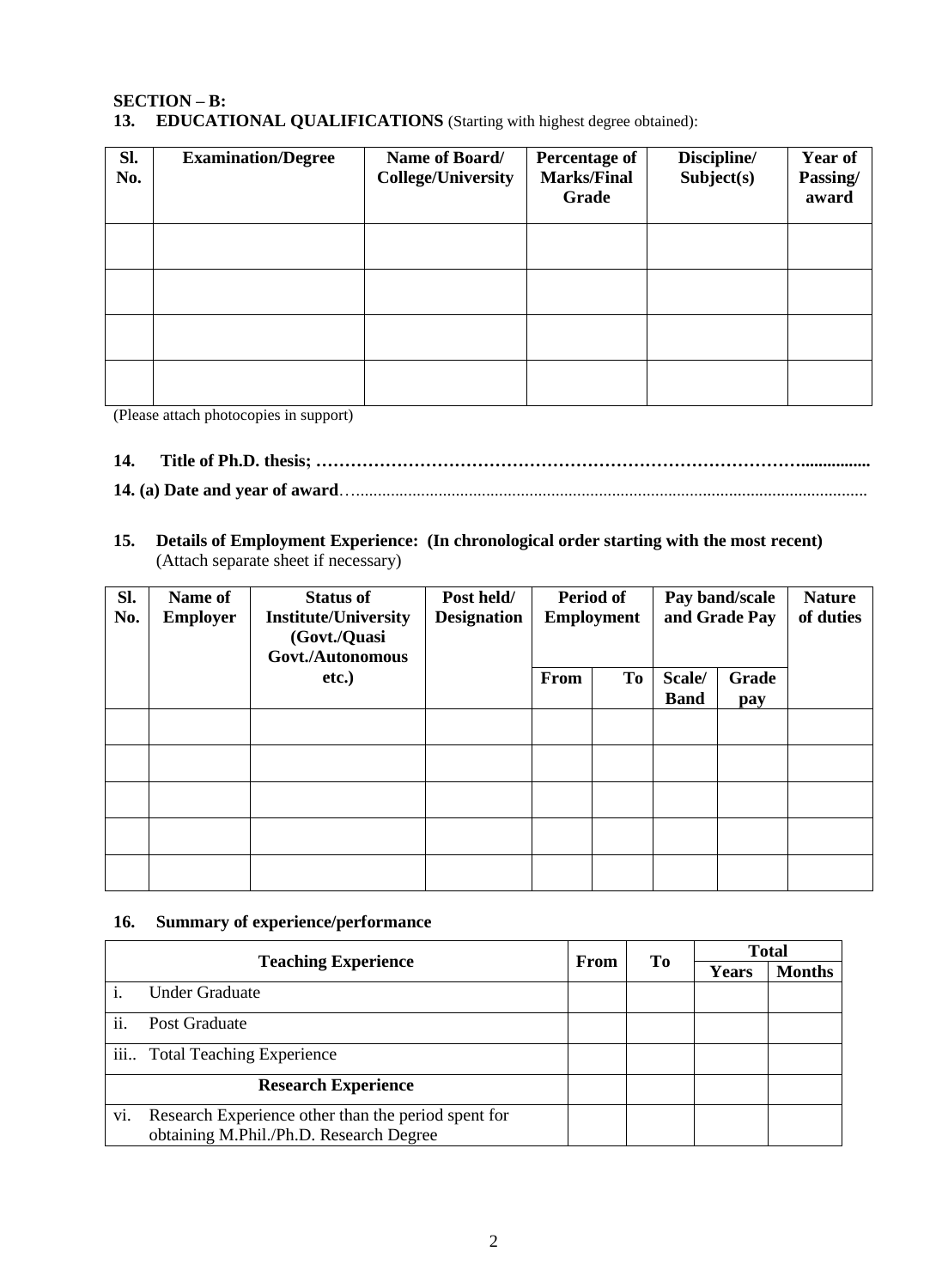#### **SECTION – C:**

# **PROFESSIONAL DEVELOPMENT, CO-CURRICULAR AND EXTENSION ACTIVITIES (CATEGORY II)**

# **17. (a) Student related co-curricular, extension and filed based activities.**

(Please attach separate sheet, if necessary)

| (i) Discipline related co-curricular activities (e.g.<br>remedial classes, career counseling, study<br>visit, student seminar and other events) |  |
|-------------------------------------------------------------------------------------------------------------------------------------------------|--|
| (ii) Other co-curricular activities (Cultural Sports,<br>NSS, NCC etc.)                                                                         |  |
| activities<br>(iii) Extension and dissemination<br>(public/popular lectures/talks/seminars etc.)                                                |  |

#### **17. (b) Contribution to corporate life and management of the department and institution through participation in academic and administrative committees and responsibilities.** (Please attach separate sheet, if necessary )

| Administrative responsibility (including as<br>Dean/Principle/Chairperson/Convener/Teacher<br>-incharge/similar other duties that require<br>regular office hrs for its discharge) |  |
|------------------------------------------------------------------------------------------------------------------------------------------------------------------------------------|--|
| (ii) Participation in Board of Studies, Academic<br>and Administrative Committees.                                                                                                 |  |

**17. (c) Professional Development activities (such as participation in seminars, conferences short term training courses, industrial experience, talks, lectures in refresher/faculty development courses, dissemination and general articles and any other contribution)** (Please attach separate sheet, if necessary )

| Professional Development activities (such as       |  |
|----------------------------------------------------|--|
| participation in seminars, conferences short term  |  |
| training courses, industrial experience, talks,    |  |
| lectures in refresher/faculty development courses, |  |
| dissemination and general articles and any other   |  |
| contribution)                                      |  |
|                                                    |  |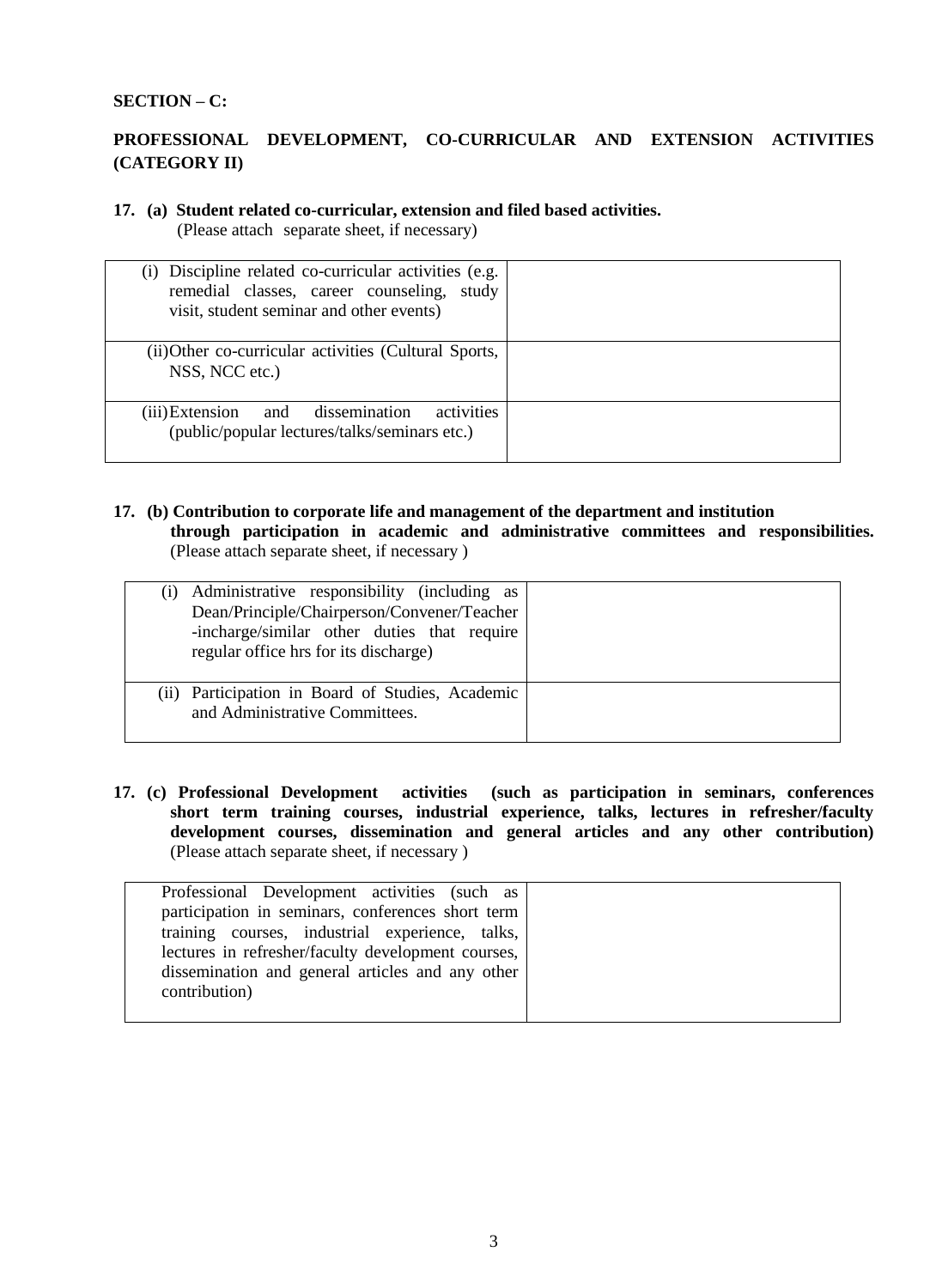#### **SECTION – D:**

# **RESEARCH AND ACADEMIC CONTNRIBUTION (CATEGORY – III)**

# **18. RESEARCH PUBLICATIONS**

**(a) Books- Self authored/co-authored/edited (**Please attach separate sheet, if necessary)

| Sl.<br>No. | <b>Title</b> | Title of the Book (s)<br>Edit/Text/<br><b>Reference</b> | Whether<br><b>Sole Author</b><br><sub>or</sub><br>Co-author | Name of<br><b>Publisher</b><br>(with city/<br>country) | National/<br><b>Internationa</b><br>l Publisher | Month&<br>year of<br>publication | <b>ISBN</b><br>No. | Whether<br>peer<br>reviewed |
|------------|--------------|---------------------------------------------------------|-------------------------------------------------------------|--------------------------------------------------------|-------------------------------------------------|----------------------------------|--------------------|-----------------------------|
|            |              |                                                         |                                                             |                                                        |                                                 |                                  |                    |                             |
|            |              |                                                         |                                                             |                                                        |                                                 |                                  |                    |                             |
|            |              |                                                         |                                                             |                                                        |                                                 |                                  |                    |                             |

#### **18. (b) Chapters contributed in edited books** (Please attach separate sheet, if necessary)

| SI.<br>No. | <b>Title of</b><br><b>Chapter</b> (s) | <b>Title of</b><br>the<br>Book(s) | Whether<br>Sole<br>Author/<br>Co-author | Name of<br><b>Publisher</b><br>(with city/<br>country) | National/<br><b>International</b><br><b>Publisher</b> | Month &<br>year of<br><b>Publication</b> | <b>ISBN</b><br>No. | Whether<br>peer<br>reviewed |
|------------|---------------------------------------|-----------------------------------|-----------------------------------------|--------------------------------------------------------|-------------------------------------------------------|------------------------------------------|--------------------|-----------------------------|
|            |                                       |                                   |                                         |                                                        |                                                       |                                          |                    |                             |
|            |                                       |                                   |                                         |                                                        |                                                       |                                          |                    |                             |
|            |                                       |                                   |                                         |                                                        |                                                       |                                          |                    |                             |
|            |                                       |                                   |                                         |                                                        |                                                       |                                          |                    |                             |
|            |                                       |                                   |                                         |                                                        |                                                       |                                          |                    |                             |
|            |                                       |                                   |                                         |                                                        |                                                       |                                          |                    |                             |

**18. (c) Research Articles/Papers published in Journals** (Please attach separate sheet, if necessary)

| Sl.<br>No. | <b>Title of</b><br>research<br>article /<br>paper(s) | <b>Name</b><br>of the<br>journal | <b>Publisher of</b><br>the journal<br>(City/Country) | Whether<br>Sole<br>Author/<br>$Co-$<br>author | Month &<br>year of<br>publication,<br>volume, no.<br>& page<br>nos. | Whether<br>Refereed/<br>non-<br>refereed | <b>ISSN</b><br>No. | Level<br>(Int. /<br>Nat./<br>State/<br>Local) | Impact<br>Factor |
|------------|------------------------------------------------------|----------------------------------|------------------------------------------------------|-----------------------------------------------|---------------------------------------------------------------------|------------------------------------------|--------------------|-----------------------------------------------|------------------|
|            |                                                      |                                  |                                                      |                                               |                                                                     |                                          |                    |                                               |                  |
|            |                                                      |                                  |                                                      |                                               |                                                                     |                                          |                    |                                               |                  |
|            |                                                      |                                  |                                                      |                                               |                                                                     |                                          |                    |                                               |                  |
|            |                                                      |                                  |                                                      |                                               |                                                                     |                                          |                    |                                               |                  |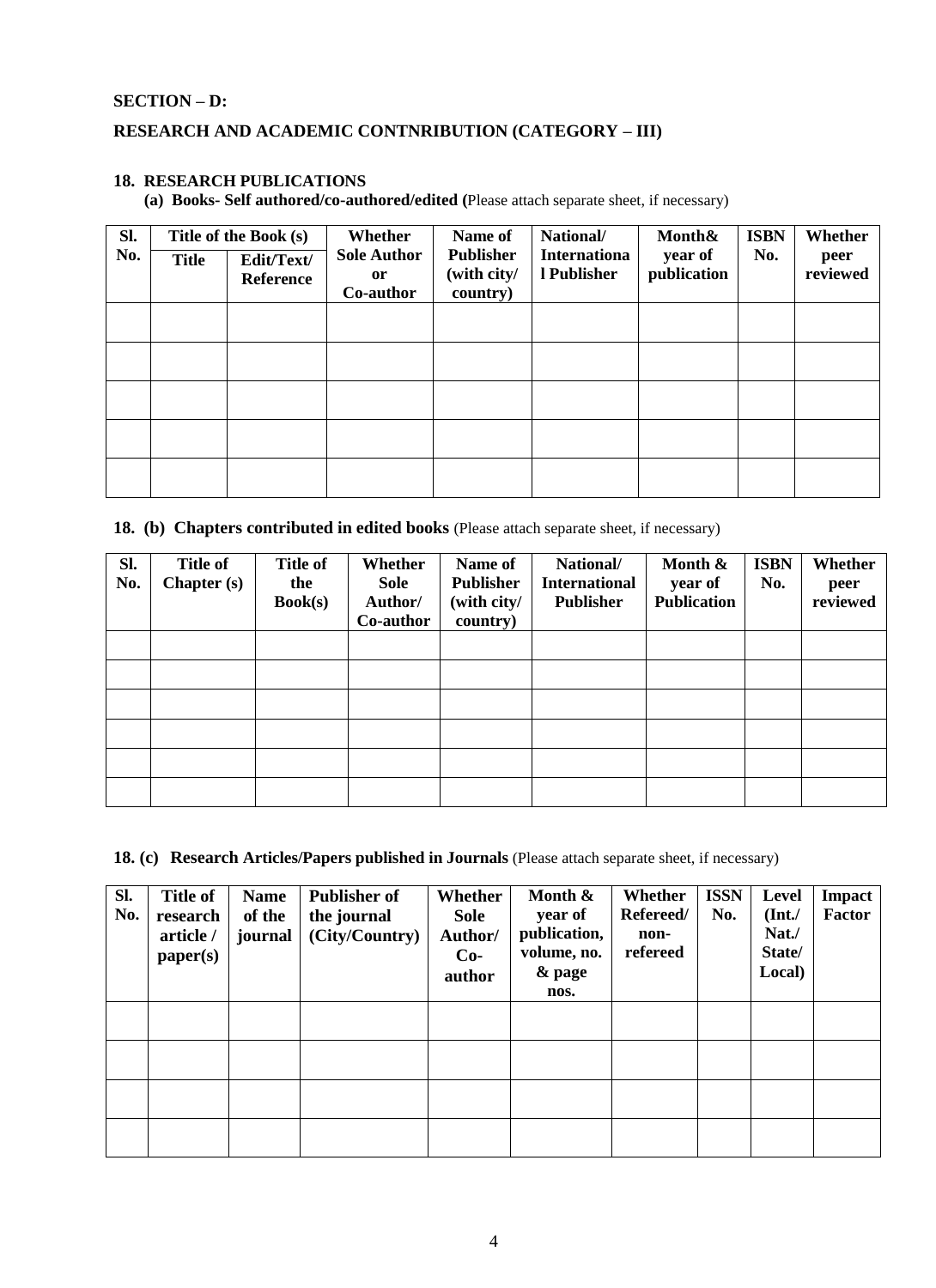#### **18. (d) Conference Proceeding/ Publications etc.**

| SI.<br>No. | <b>Title</b> | Sole/<br>Co-author | <b>Publisher of</b><br>the proceeding<br>(City/<br>Country) | <b>Conference</b><br>Date(s) | National/<br>Inter-<br>national | Paper presented or<br>not |
|------------|--------------|--------------------|-------------------------------------------------------------|------------------------------|---------------------------------|---------------------------|
|            |              |                    |                                                             |                              |                                 |                           |
|            |              |                    |                                                             |                              |                                 |                           |
|            |              |                    |                                                             |                              |                                 |                           |

#### **19. Research Projects Undertaken** (other than that for a research degree)

(Please indicate: (a) Major Projects; (b) Minor Projects; (c) Consultancy Projects; (d) Completed Research Projects; (e) Ongoing Research Projects; (f) Whether Outcome/Output of Projects/Policy Document forwarded to Sponsoring/Funding Government Agency(s) etc.) (Please attach separate sheet, if necessary)

| Sl.<br>No. | <b>Title/Subject</b><br>of Research<br>Project(s) | Whether<br>major or<br>minor<br>project | Date of<br><b>Commen</b><br>cement | Date of<br>Comple<br>tion | <b>Total</b><br>Grants /<br><b>Funding</b><br>received<br>(Rs.) | Name of<br><b>Sponsoring</b><br>/ Funding<br><b>Agency</b> | Whether<br>Outcome /<br><b>Outputs</b><br>sent to<br><b>Sponsoring</b><br>Govt.<br><b>Agency</b> | Whether<br>final report<br>published<br>as<br>monograph<br>book |
|------------|---------------------------------------------------|-----------------------------------------|------------------------------------|---------------------------|-----------------------------------------------------------------|------------------------------------------------------------|--------------------------------------------------------------------------------------------------|-----------------------------------------------------------------|
|            |                                                   |                                         |                                    |                           |                                                                 |                                                            |                                                                                                  |                                                                 |
|            |                                                   |                                         |                                    |                           |                                                                 |                                                            |                                                                                                  |                                                                 |
|            |                                                   |                                         |                                    |                           |                                                                 |                                                            |                                                                                                  |                                                                 |
|            |                                                   |                                         |                                    |                           |                                                                 |                                                            |                                                                                                  |                                                                 |

**20. Research Guidance:** Number of scholars who have been awarded M.Phil/Ph.D. degree or submitted M.Phil/Ph.D under your supervision both as Guide and/or Co-Guide:

| <b>Name of Degree</b>     | <b>Submitted</b> | Awarded |
|---------------------------|------------------|---------|
| (i) M.Phil Degree         |                  |         |
| $\vert$ (ii) Ph.D Degree: |                  |         |

#### **21. Details of Fellowships/Awards**

| SI.<br>No. | Name of the<br>award/fellowship | Name of academic<br>body/association<br>given award/<br>fellowship | International/<br>National/<br><b>State body</b> | Award/<br>Fellowship | Is it<br><b>Academic</b><br>body or<br>association |
|------------|---------------------------------|--------------------------------------------------------------------|--------------------------------------------------|----------------------|----------------------------------------------------|
|            |                                 |                                                                    |                                                  |                      |                                                    |
|            |                                 |                                                                    |                                                  |                      |                                                    |
|            |                                 |                                                                    |                                                  |                      |                                                    |

**22. Invited Lectures/Papers presented in International/National/ State /University Level.** (Please attach a separate sheet if necessary)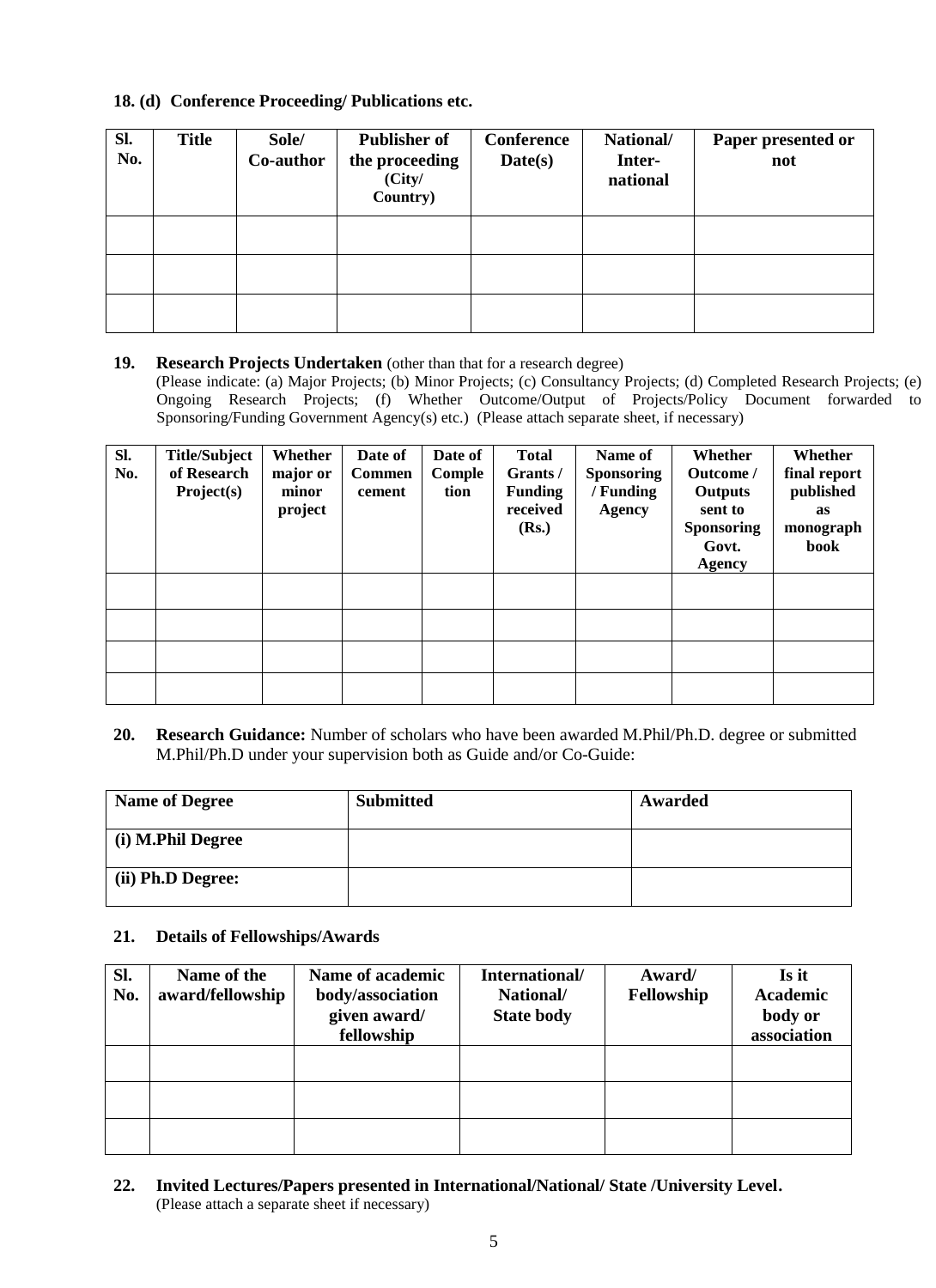| Sl.<br>No. | <b>Title of Lecture</b><br>delivered | Name of the<br>Seminar/Conference | <b>International/National</b><br><b>Conference/Seminar</b> | Name &<br><b>Place of</b><br><b>Institution</b> | Date of<br>Lecture | <b>Duration</b> |
|------------|--------------------------------------|-----------------------------------|------------------------------------------------------------|-------------------------------------------------|--------------------|-----------------|
|            |                                      |                                   |                                                            |                                                 |                    |                 |
|            |                                      |                                   |                                                            |                                                 |                    |                 |
|            |                                      |                                   |                                                            |                                                 |                    |                 |
|            |                                      |                                   |                                                            |                                                 |                    |                 |
|            |                                      |                                   |                                                            |                                                 |                    |                 |

#### **23. Development of e-learning delivery process/material**

| SI.<br>No. | Name of the module | <b>Subject</b> | <b>Organization for   Period</b><br>which it was<br>developed | development<br>(with dates) | of   Level for which it is<br>developed<br>UG/PG/etc. |
|------------|--------------------|----------------|---------------------------------------------------------------|-----------------------------|-------------------------------------------------------|
|            |                    |                |                                                               |                             |                                                       |
|            |                    |                |                                                               |                             |                                                       |
|            |                    |                |                                                               |                             |                                                       |

24. Contribution to educational innovation, design of new curricular and courses, and technology-mediate **teaching process.** 

|            | <b>Description</b> |
|------------|--------------------|
| Sl.<br>No. |                    |
|            |                    |
|            |                    |
|            |                    |
|            |                    |
|            |                    |
|            |                    |

#### **SECTION – E:**

# **OTHER MISCELLANEOUS INFORMATION**

| 25. | (a) | Membership/Fellowship of other institutions/professional societies: |
|-----|-----|---------------------------------------------------------------------|
|     | (b) | Other activities/Responsibilities: (Academic/Administrative)        |
|     | (c) | Any other relevant information, if not given above:                 |

\_\_\_\_\_\_\_\_\_\_\_\_\_\_\_\_\_\_\_\_\_\_\_\_\_\_\_\_\_\_\_\_\_\_\_\_\_\_\_\_\_\_\_\_\_\_\_\_\_\_\_\_\_\_\_\_\_\_\_\_\_\_\_\_\_\_\_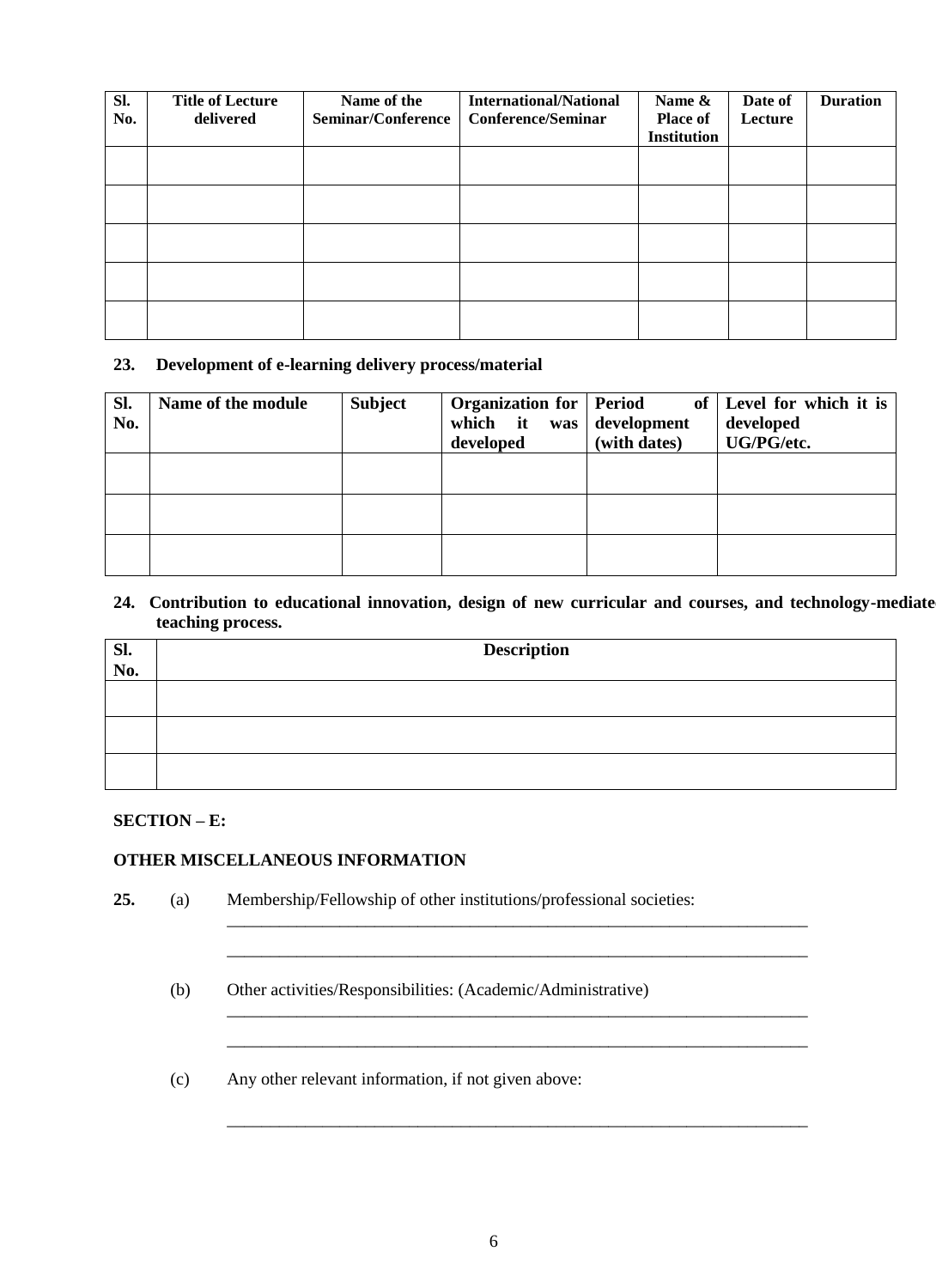- **26.** (a) Have you been punished during your service, if any, on Gender related/Caste discrimination issues etc. or convicted by a Court of Law. If so, give details.
	- (b) Were you at any time declared medically unfit or asked to submit your resignation or discharged or dismissed? If yes, give details in a separate sheet.

\_\_\_\_\_\_\_\_\_\_\_\_\_\_\_\_\_\_\_\_\_\_\_\_\_\_\_\_\_\_\_\_\_\_\_\_\_\_\_\_\_\_\_\_\_\_\_\_\_\_\_\_\_\_\_\_\_\_\_\_\_\_\_\_\_\_\_ \_\_\_\_\_\_\_\_\_\_\_\_\_\_\_\_\_\_\_\_\_\_\_\_\_\_\_\_\_\_\_\_\_\_\_\_\_\_\_\_\_\_\_\_\_\_\_\_\_\_\_\_\_\_\_\_\_\_\_\_\_\_\_\_\_\_\_

\_\_\_\_\_\_\_\_\_\_\_\_\_\_\_\_\_\_\_\_\_\_\_\_\_\_\_\_\_\_\_\_\_\_\_\_\_\_\_\_\_\_\_\_\_\_\_\_\_\_\_\_\_\_\_\_\_\_\_\_\_\_\_\_\_\_\_ \_\_\_\_\_\_\_\_\_\_\_\_\_\_\_\_\_\_\_\_\_\_\_\_\_\_\_\_\_\_\_\_\_\_\_\_\_\_\_\_\_\_\_\_\_\_\_\_\_\_\_\_\_\_\_\_\_\_\_\_\_\_\_\_\_\_\_

\_\_\_\_\_\_\_\_\_\_\_\_\_\_\_\_\_\_\_\_\_\_\_\_\_\_\_\_\_\_\_\_\_\_\_\_\_\_\_\_\_\_\_\_\_\_\_\_\_\_\_\_\_\_\_\_\_\_\_\_\_\_\_\_\_\_\_ \_\_\_\_\_\_\_\_\_\_\_\_\_\_\_\_\_\_\_\_\_\_\_\_\_\_\_\_\_\_\_\_\_\_\_\_\_\_\_\_\_\_\_\_\_\_\_\_\_\_\_\_\_\_\_\_\_\_\_\_\_\_\_\_\_\_\_

- (c) Do you have any case pending against you in any court of law? If yes, give details.
- **27.** Are you willing to accept the minimum initial pay in the grade? If not, state reasons for claiming higher starting pay.

\_\_\_\_\_\_\_\_\_\_\_\_\_\_\_\_\_\_\_\_\_\_\_\_\_\_\_\_\_\_\_\_\_\_\_\_\_\_\_\_\_\_\_\_\_\_\_\_\_\_\_\_\_\_\_\_\_\_\_\_\_\_\_\_\_\_\_\_\_\_\_

\_\_\_\_\_\_\_\_\_\_\_\_\_\_\_\_\_\_\_\_\_\_\_\_\_\_\_\_\_\_\_\_\_\_\_\_\_\_\_\_\_\_\_\_\_\_\_\_\_\_\_\_\_\_\_\_\_\_\_\_\_\_\_\_\_\_\_\_\_\_\_\_

- **28.** If selected for appointment, what notice would you require for joining the post?
- **29.** Names and Addresses of Two Referees along with contact details:

#### **30. List of Enclosures:**

- (a) Copies of Mark-sheets & certificate of educational Qualification etc.
- (b) Copies of certificate of Teaching & Research experience.
- (c) Caste Certificate.
- (d) Date of Birth Certificate.
- (e) List of publications with details, reprints of papers published and acceptance letters (in case accepted papers/articles etc.)
- (f) Copies of other relevant certificates & documents for any other claim made.

#### **31. DECLARATION TO BE SIGNED BY THE CANDIDATE**

I hereby declare that the information given by me in the Application is true, complete and correct to the best of my knowledge and belief and that nothing has been concealed or distorted thereof. If at any stage, I am found to have concealed/distorted any information or given any false statement, my application/appointment shall liable to be summarily rejected/terminated without notice or compensation.

| <b>Date:</b> |  |  |  |
|--------------|--|--|--|
|--------------|--|--|--|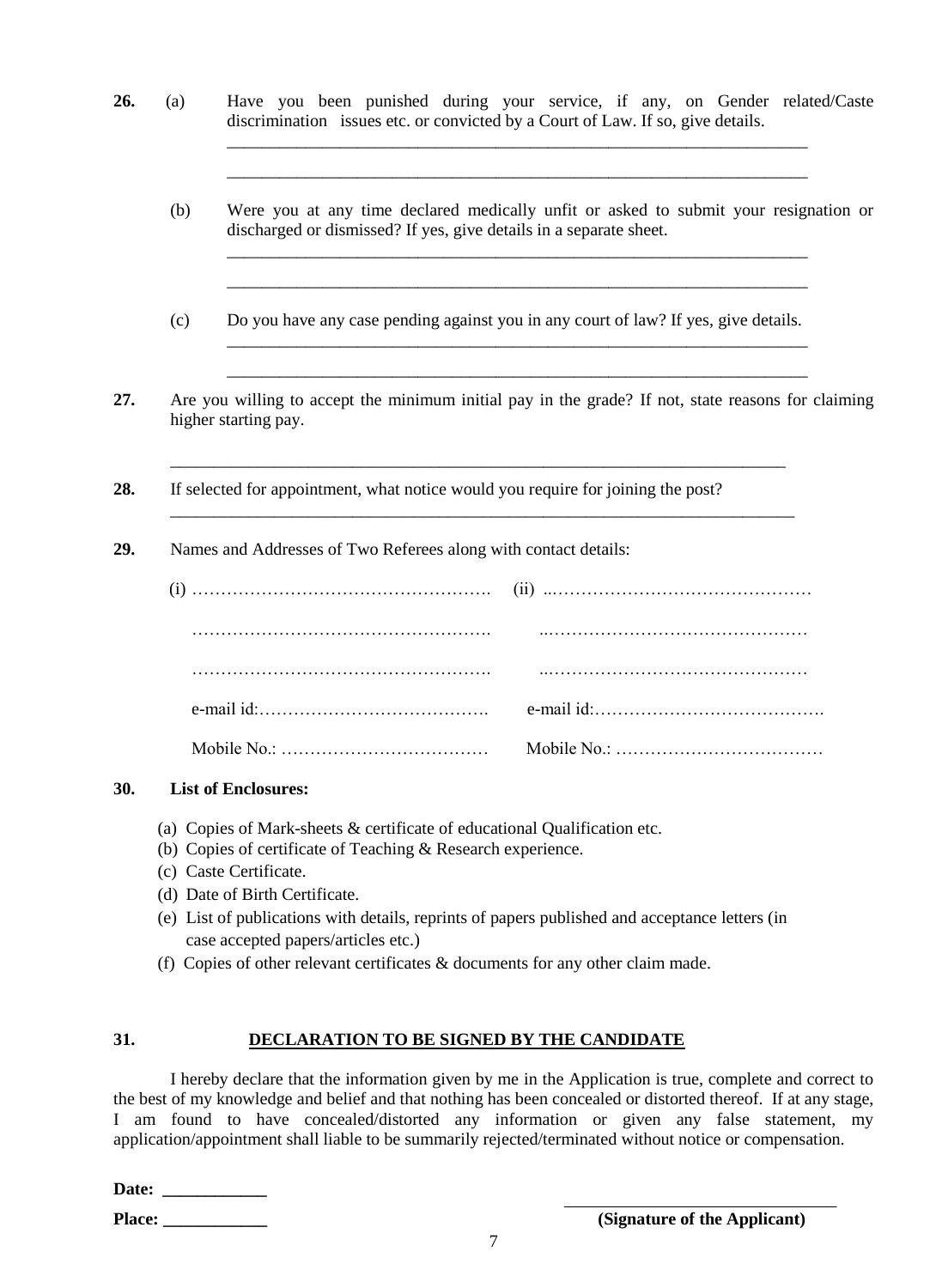# **CATEGORY II: Professional Development, Co-Curricular and Extension Activities**

Based on the teacher's self-assessment, Category II API scores are proposed for Professional development, cocurricular and extension activities; and related contributions. The minimum API required by teachers for eligibility for promotion is fixed in Table II (A). A list of items and scores is given below. The self-assessment score should be based on objectively verifiable records and shall be finalized by the screening cum evaluation committee for the promotion of Assistant Professor to higher grades and selection committee for the promotion of Assistant Professor to Associate Professor and Associate Professor to Professor and for direct recruitment of Associate Professor and Professor.

| SI.<br>No.     | <b>Nature of Activity</b>                                                                                                                                                                                                                                                                                              | <b>Maximum</b><br><b>API Score</b> | Self-<br>appraisal<br><b>Score</b> | <b>Verified</b><br><b>API Score</b> |
|----------------|------------------------------------------------------------------------------------------------------------------------------------------------------------------------------------------------------------------------------------------------------------------------------------------------------------------------|------------------------------------|------------------------------------|-------------------------------------|
| $\mathbf{1}$   | Student related co-curricular, extension and field based<br>activities.                                                                                                                                                                                                                                                |                                    |                                    |                                     |
|                | (i) Discipline related co-curricular<br>activities<br>(e.g. remedial classes, career counseling, study<br>visit, student seminar and other events.)                                                                                                                                                                    | 15                                 |                                    |                                     |
|                | (ii) Other co-curricular activities (Cultural, Sports,<br>NSS, NCC etc.)                                                                                                                                                                                                                                               |                                    |                                    |                                     |
|                | dissemination<br>(iii) Extension<br>activities<br>and<br>(public /popular lectures/talks/seminars etc.)                                                                                                                                                                                                                |                                    |                                    |                                     |
| $\overline{2}$ | Contribution to corporate life and management of the<br>department and institution through participation in<br>academic<br>administrative<br>and<br>committees<br>and<br>responsibilities.                                                                                                                             | 15                                 |                                    |                                     |
|                | (i) Administrative responsibility (including as<br>Dean / Principal / Chairperson / Convener /<br>Teacher-in-charge/similar other duties that<br>require regular office hrs for its discharge)                                                                                                                         |                                    |                                    |                                     |
|                | (ii) Participation in Board of Studies, Academic<br>and Administrative Committees                                                                                                                                                                                                                                      |                                    |                                    |                                     |
| $\mathbf{3}$   | Professional<br>Development<br>activities<br>(such<br>as<br>participation in seminars, conferences, short term<br>training courses, industrial experience, talks, lectures<br>development<br>refresher<br>faculty<br>$\sqrt{2}$<br>courses,<br>in<br>dissemination and general articles and any other<br>contribution) | 15                                 |                                    |                                     |
|                | <b>Total Score</b>                                                                                                                                                                                                                                                                                                     | 45                                 |                                    |                                     |
|                | <b>Minimum API Score Required</b>                                                                                                                                                                                                                                                                                      | 15                                 |                                    |                                     |

 **(Signature of the candidate)**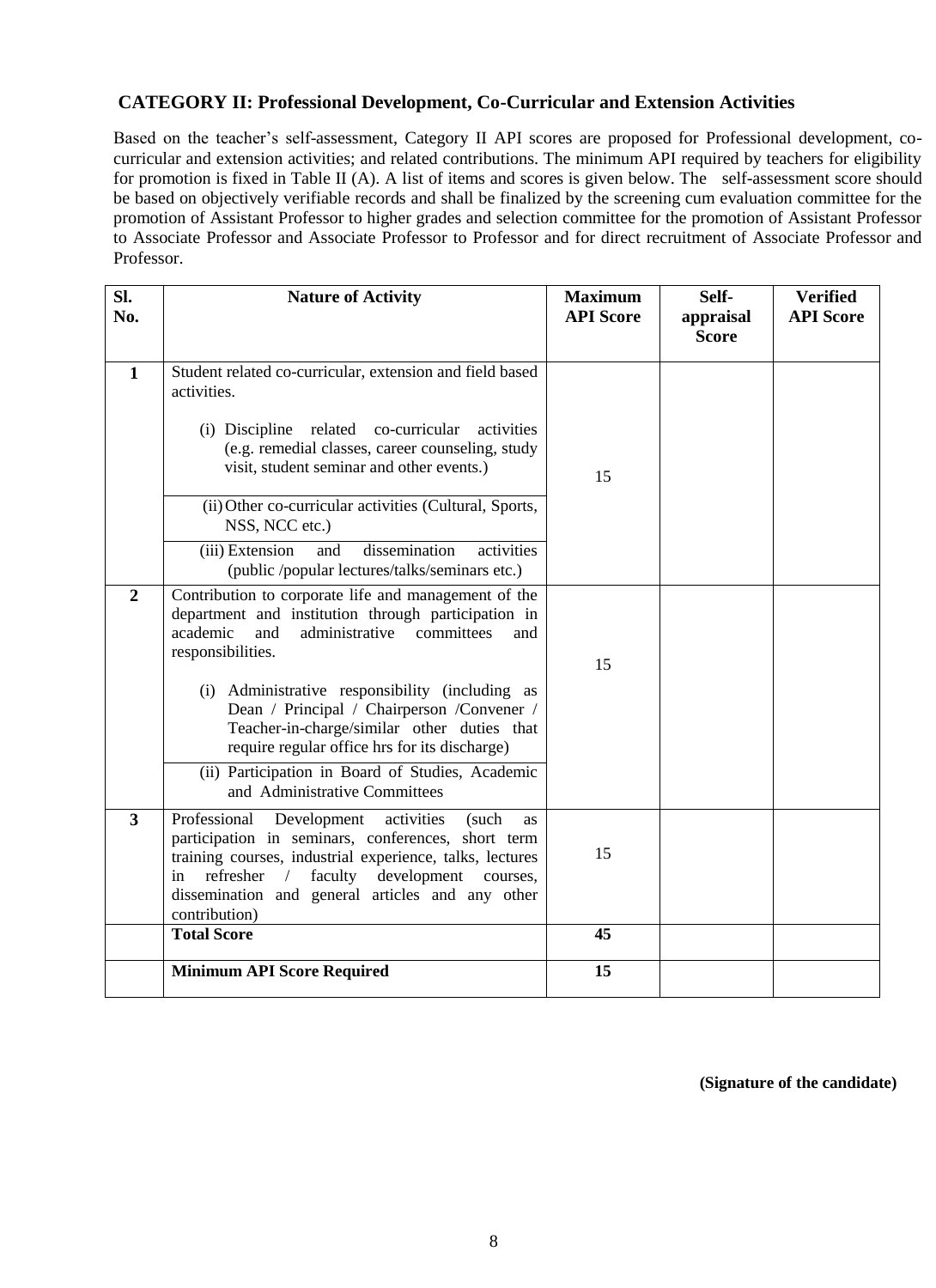#### **CATEGORY-III: RESEARCH AND ACADEMIC CONTRIBUTIONS**

Based on the teacher's self-assessment, API scores are proposed for research and academic contributions. The minimum API scores required for teachers from this category are different for different levels of promotion in universities and colleges. The self-assessment score shall be based on verifiable records and shall be finalized by the screening cum evaluation committee for the promotion of Assistant Professor to higher grades and Selection Committee for the promotion of Assistant Professor to Associate Professor and Associate Professor to Professor and for direct recruitment of Associate Professor and Professor.

| S. No. | <b>APIs</b>   | Engineering/                       | <b>Faculties of</b>                     | Max. points        | Self-        | <b>Verified</b> |
|--------|---------------|------------------------------------|-----------------------------------------|--------------------|--------------|-----------------|
|        |               | Agriculture /                      | <b>Languages Arts /</b>                 | for University     | apprai       | <b>API</b>      |
|        |               | <b>Veterinary Science/</b>         | <b>Humanities/Social</b>                | and College        | sal          | <b>Score</b>    |
|        |               | <b>Science/Medical</b>             | Sciences/Library/                       | teacher            | <b>Score</b> |                 |
|        |               | <b>Science</b>                     | <b>Physical education</b>               | position           |              |                 |
|        |               |                                    | <b>Management</b>                       |                    |              |                 |
| III(A) | Research      | Refereed Journals as               | Refereed Journals as                    | 25 per             |              |                 |
|        | Papers        | notified by the UGC#               | notified by the UGC#                    | Publication        |              |                 |
|        | Published in: | Other Reputed                      | Other Reputed                           | 10 per             |              |                 |
|        |               | Journals as notified               | Journals as notified                    | publication.       |              |                 |
|        |               | by the UGC#                        | by the UGC#                             |                    |              |                 |
| III(B) |               | Text/Reference,                    | Text/Reference                          | 30 per Book        |              |                 |
|        |               | Books published by                 | Books, published                        | for                |              |                 |
|        |               | International                      | by International                        | Single Author      |              |                 |
|        |               | Publishers,<br>with                | Publishers, with                        |                    |              |                 |
|        |               | <b>ISBN/ISSN</b><br>number         | ISBN/ISSN number                        |                    |              |                 |
|        |               | as approved by the                 | as approved by                          |                    |              |                 |
|        |               | University and posted              | the University and                      |                    |              |                 |
|        |               | on its website. The                | posted on its<br>website. The List will |                    |              |                 |
|        |               | List will be                       | be intimated to UGC.                    |                    |              |                 |
|        |               | intimated to UGC.                  |                                         |                    |              |                 |
|        | Publications  | Subject Books,<br>published by     | Subject Books,<br>published by          | 20 per Book<br>for |              |                 |
|        | other than    | National level                     | National level                          | Single Author      |              |                 |
|        | journal       | publishers, with                   | publishers, with                        |                    |              |                 |
|        | articles      | ISBN/ISSN number                   | ISBN/ISSN number                        |                    |              |                 |
|        | (books,       | or State /                         | or State /                              |                    |              |                 |
|        | chapters in   | Central Govt.                      | Central Govt.                           |                    |              |                 |
|        | books         | Publications as                    | Publications as                         |                    |              |                 |
|        |               | approved by the                    | approved by the                         |                    |              |                 |
|        |               | University and                     | University and                          |                    |              |                 |
|        |               | posted on its website.             | posted on its website.                  |                    |              |                 |
|        |               | The List                           | The List will be                        |                    |              |                 |
|        |               | will be intimated to               | intimated to UGC                        |                    |              |                 |
|        |               | UGC.                               |                                         |                    |              |                 |
|        |               | Subject Books,                     | Subject Books,                          | 15 per Book        |              |                 |
|        |               | published by                       | published by Other                      | for                |              |                 |
|        |               | Other local                        | local publishers, with                  | Single Author      |              |                 |
|        |               | publishers, with                   | ISBN/ISSN                               |                    |              |                 |
|        |               | ISBN/ISSN number                   | number as approved                      |                    |              |                 |
|        |               | as approved                        | by the                                  |                    |              |                 |
|        |               | by the University and<br>posted on | University and posted<br>on its         |                    |              |                 |
|        |               | its website. The List              | website. The List                       |                    |              |                 |
|        |               | will be intimated to               | will be intimated to                    |                    |              |                 |
|        |               | UGC.                               | UGC.                                    |                    |              |                 |
|        |               |                                    |                                         |                    |              |                 |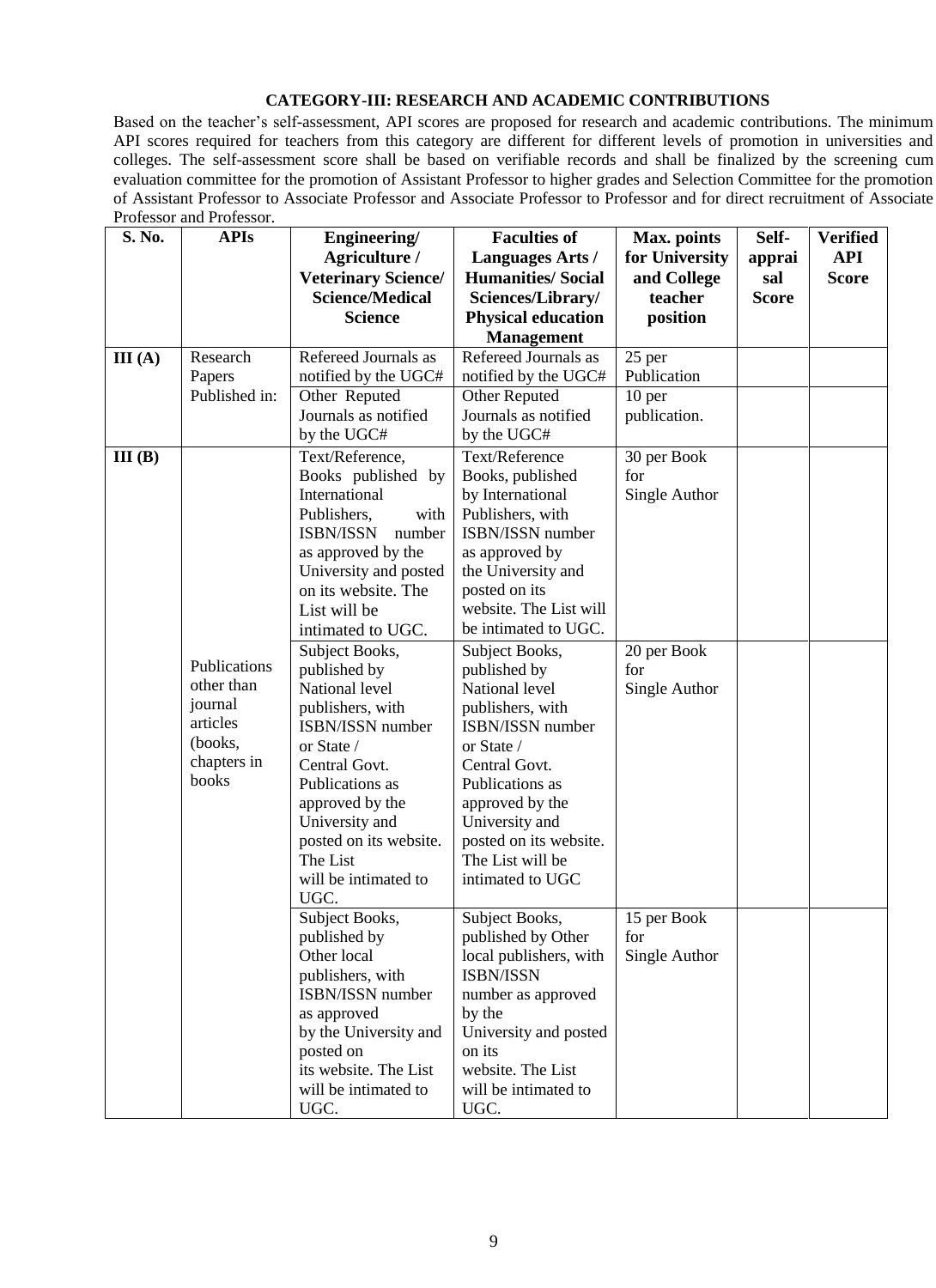|                     |                                  | Chapters in Books,<br>published by<br>National and<br>International level<br>publishers, with<br>ISBN/ISSN<br>number as approved | Chapters in Books,<br>published by<br>National and<br>International level<br>publishers, with<br>ISBN/ISSN<br>number as approved                      | International-<br>10<br>per Chapter<br>National $-5$<br>per Chapter                                                                                                                                                          |  |
|---------------------|----------------------------------|----------------------------------------------------------------------------------------------------------------------------------|-------------------------------------------------------------------------------------------------------------------------------------------------------|------------------------------------------------------------------------------------------------------------------------------------------------------------------------------------------------------------------------------|--|
|                     |                                  | by the<br>University and posted<br>on its<br>website. The List will                                                              | by the<br>University and posted<br>on its<br>website. The List will                                                                                   |                                                                                                                                                                                                                              |  |
|                     |                                  | be intimated to UGC                                                                                                              | be intimated to UGC.                                                                                                                                  |                                                                                                                                                                                                                              |  |
| III(C)              | <b>RESEARCH PROJECTS</b>         |                                                                                                                                  |                                                                                                                                                       |                                                                                                                                                                                                                              |  |
| (i)                 | Sponsored<br>Projects            | (a) Major<br>Projects<br>with grants<br>above Rs.<br>30 lakhs                                                                    | Major Projects with<br>grants above Rs. 5<br>lakhs                                                                                                    | 20 per Project                                                                                                                                                                                                               |  |
|                     |                                  | (b) Major Projects<br>with grants above<br>Rs. 5 lakhs up to<br>Rs. 30 lakhs                                                     | Major Projects with<br>grants above Rs. 3<br>lakhs upto Rs. 5 lakhs                                                                                   | 15 per each<br>Project                                                                                                                                                                                                       |  |
|                     |                                  | (c) Major Projects<br>with grants above<br>Rs. 1 lakh up to<br>Rs. 5 lakh                                                        | Major Projects with<br>grants above Rs. 1<br>lakh up to Rs. 3<br>lakh)                                                                                | 10 per Project                                                                                                                                                                                                               |  |
| III(C)<br>(ii)      | Consultancy<br>Projects          | Amount mobilized<br>with minimum of<br>Rs. 10 lakhs                                                                              | Amount mobilized<br>with minimum of<br>Rs.2 lakhs                                                                                                     | 10 per every<br>Rs.10 lakhs<br>and Rs.2 lakhs<br>respectively                                                                                                                                                                |  |
| III(C)<br>(iii)     | Projects<br>Outcome/<br>Outputs  | Patent/Technology<br>transfer / Product/<br>Process                                                                              | <b>Major Policy</b><br>document prepared<br>for international<br>bodies like<br>WHO/UNO/UNESC<br>O/UNICEF etc.<br>Central/State<br>Govt./Local Bodies | 30 for each<br>International /<br>20 for each<br>national level<br>output or<br>patent.<br>Major policy<br>document of<br>International<br>Bodies-30<br>Central<br>Governemnt-<br>20<br>State Govt.-10<br>Local bodies-<br>5 |  |
|                     | <b>III (D) RESEARCH GUIDANCE</b> |                                                                                                                                  |                                                                                                                                                       |                                                                                                                                                                                                                              |  |
| III(D)<br>(i)       | M.Phil                           | Degree awarded                                                                                                                   | Degree awarded                                                                                                                                        | 5 per<br>Candidate                                                                                                                                                                                                           |  |
| $III$ $(D)$<br>(ii) | Ph.D.                            | Degree<br>awarded/Thesis<br>submitted                                                                                            | Degree awarded/<br>Thesis submitted                                                                                                                   | $15/10$ per<br>candidate                                                                                                                                                                                                     |  |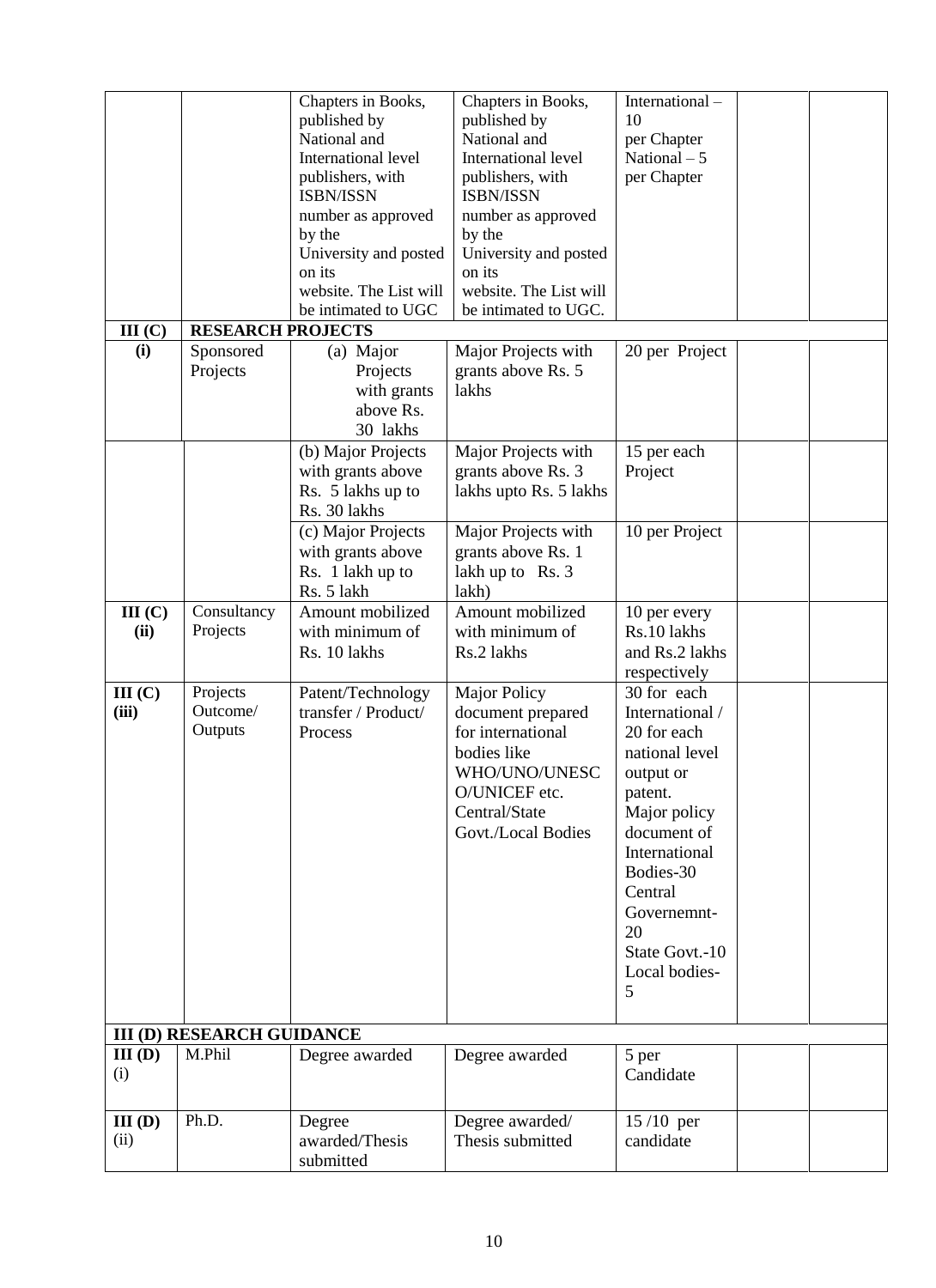|                | III (E) FELLOWSHIPS, AWARDS AND INVITED LECTURES DELIVERED IN CONFERENCES / SEMINARS                                                   |                                                              |                                                                             |                                            |               |  |  |
|----------------|----------------------------------------------------------------------------------------------------------------------------------------|--------------------------------------------------------------|-----------------------------------------------------------------------------|--------------------------------------------|---------------|--|--|
| III (E)<br>(i) |                                                                                                                                        | International<br>Award/Fellowship<br>from academic<br>bodies | International Award /<br>Fellowship<br>from academic<br>bodies/associations | 15 per Award /<br>15<br>per Fellowship     |               |  |  |
|                | Fellowships/<br>Awarded                                                                                                                | National<br>Award/Fellowship<br>from academic<br>bodies      | National<br>Award/Fellowship<br>from<br>academic<br>bodies/associations     | 10 per Award /<br>10<br>per Fellowship     |               |  |  |
|                |                                                                                                                                        | State/University<br>level Award<br>from academic<br>bodies   | State/University level<br>Award from<br>academic<br>bodies/associations     | 5 Per Award                                |               |  |  |
| III(E)<br>(ii) | Invited<br>lectures/paper                                                                                                              | International                                                | International                                                               | 7 per lecture/<br>5 per paper<br>presented |               |  |  |
|                |                                                                                                                                        | National level                                               | National level                                                              | 5 per lecture/<br>3 per paper<br>presented |               |  |  |
|                |                                                                                                                                        | State/University<br>level                                    | State/ University level                                                     | 3 per lecture/<br>2 per paper<br>presented |               |  |  |
|                | The score under this sub-category shall be restricted to 20% of the minimum fixed for Category<br><b>III</b> for any assessment period |                                                              |                                                                             |                                            |               |  |  |
| III(F)         |                                                                                                                                        | Development of e-learning delivery process/material          |                                                                             |                                            | 10 per module |  |  |

# Wherever relevant to any specific discipline, the API score for paper in refereed journal would be augmented as follows: (i) paper with impact factor less than 1 - by 5 points; (ii) papers with impact factor between 1 and 2 by 10 points; (iii) papers with impact factor between 2 and 5 by 15 points; (iv) papers with impact factor between 5 and 10 by 20 points: (v) papers with impact factor above 10 by 25 points. The API for joint publications shall be calculated in the following manner: Of the total score for the relevant category of publication by the concerned teacher, the First and Principal / corresponding author /supervisor / mentor would share equally 70% of the total points and the remaining 30%would be shared equally by all other authors.

Place: **(Signature of the Candidate)**

Date:

**Note:**

- 1. Candidates are required to provide complete list of publications (in referred journals, recognized and reputable journals and periodicals mentioning names of all authors. ISSN/ISBN numbers of journals and year of publications), list of seminars/symposia/conference/workshop/refresher course/faculty/skill development programmes etc. organized and attended, list of completed/ongoing research and consultancy projects with amount and funding agency, list of Patent/Technology transfer/Product/Process/Major Policy document of Government Bodies at Central State level, list of M.Phil and Ph.D. supervised, list of honours/awards/ recognitions.
- 2. Candidates are required to enclose documentary evidence in favour of items mentioned above.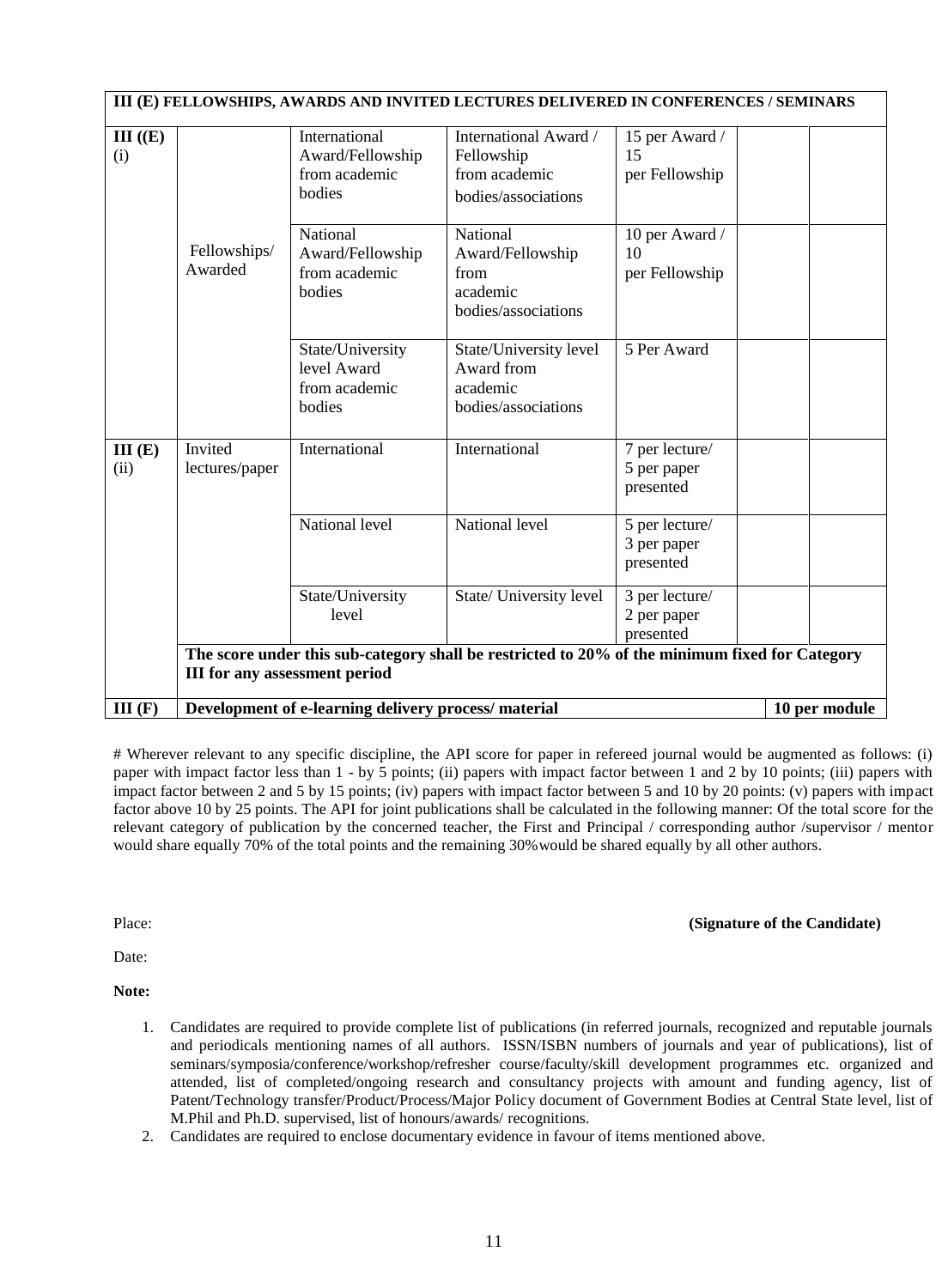# **CATEGORY II: Professional Development, Co-Curricular and Extension Activities**

Based on the teacher's self-assessment, Category II API scores are proposed for Professional development, co-curricular and extension activities; and related contributions. The minimum API required by teachers for eligibility for promotion is fixed in Table II (A). A list of items and scores is given below. The selfassessment score should be based on objectively verifiable records and shall be finalized by the screening cum evaluation committee for the promotion of Assistant Professor to higher grades and selection committee for the promotion of Assistant Professor to Associate Professor and Associate Professor to Professor and for direct recruitment of Associate Professor and Professor.

| Category<br>$\mathbf H$ | <b>Nature of Activity</b>                                                                                                                                                                                                                                                                                                                                                                                                                                                                       | <b>Maximum</b><br><b>API Score</b> | <b>Actual Score</b>                                          |
|-------------------------|-------------------------------------------------------------------------------------------------------------------------------------------------------------------------------------------------------------------------------------------------------------------------------------------------------------------------------------------------------------------------------------------------------------------------------------------------------------------------------------------------|------------------------------------|--------------------------------------------------------------|
| a.                      | Student related co-curricular, extension and field based<br>activities.<br>(i) Discipline related co-curricular activities (e.g. remedial<br>classes, career counseling, study visit, student seminar<br>and other events.)<br>(ii) Other co-curricular activities (Cultural, Sports, NSS,<br>NCC etc.)<br>(iii) Extension and dissemination activities (public /popular<br>lectures/talks/seminars etc.)                                                                                       | 15                                 | <b>Actual hours</b><br>spent per<br>academic year<br>10      |
| b.                      | Contribution to corporate life and management of the<br>and institution through participation<br>department<br>in<br>academic<br>administrative<br>and<br>committees<br>and<br>responsibilities.<br>i). Administrative responsibility (including as Dean /<br>Principal / Chairperson / Convener / Teacher-in-<br>charge/similar other duties that require regular office<br>hrs for its discharge)<br>ii). Participation in Board of Studies, Academic and<br><b>Administrative Committees</b> | 15                                 | <b>Actual hours</b><br>spent per<br>academic year<br>÷<br>10 |
| $\mathbf c$             | Professional Development activities (such as participation<br>in seminars, conferences, short term training courses,<br>industrial experience, talks, lectures in refresher / faculty<br>development courses, dissemination and general articles<br>and any other contribution)                                                                                                                                                                                                                 | 15                                 | Actual hours<br>spent per<br>academic year<br>÷<br>10        |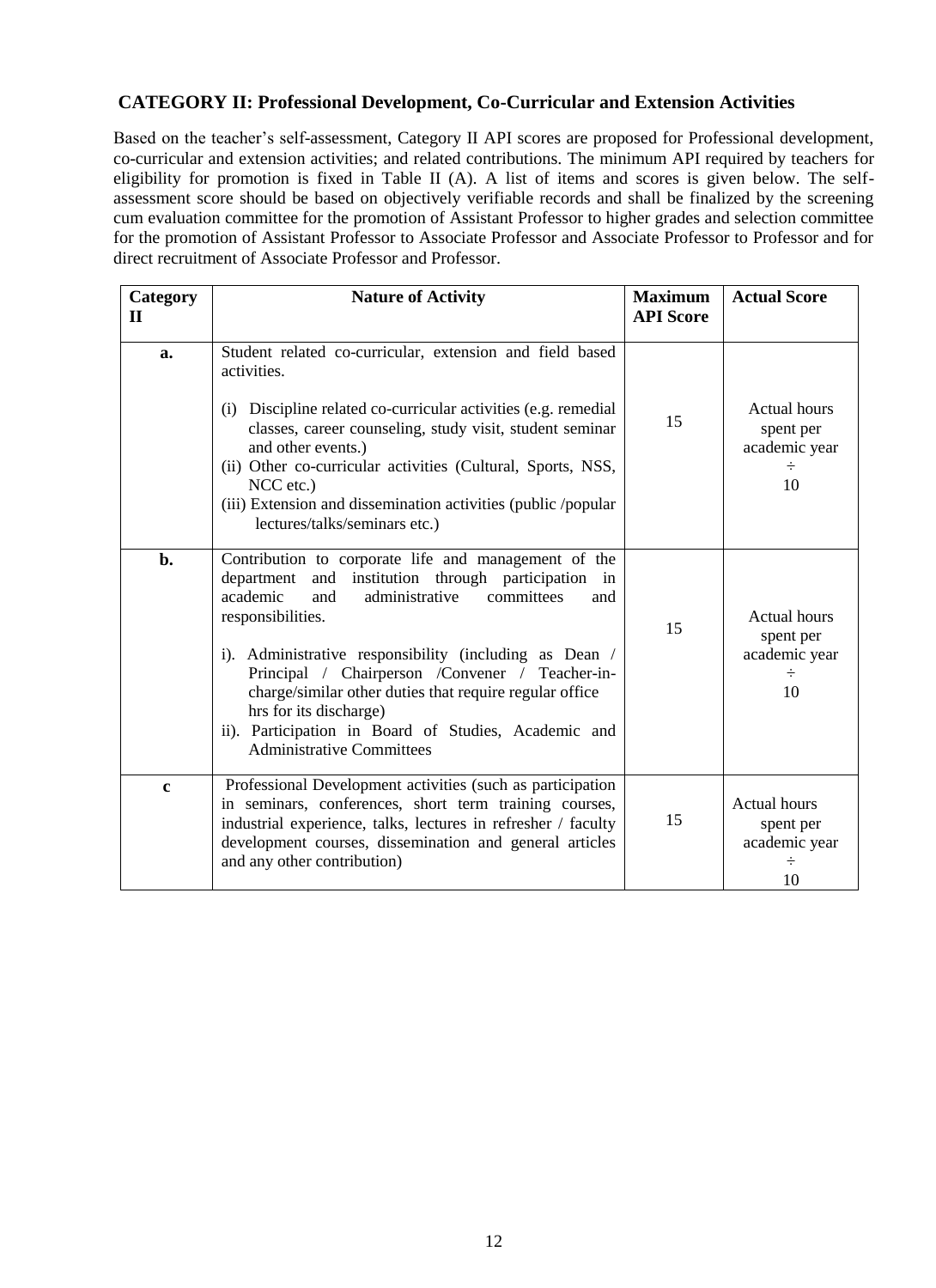# **Category: III. Research and Publications and Academic Contributions**

Based on the teacher's self-assessment, API scores are proposed for research and academic contributions. The minimum API scores required for teachers from this category are different for different levels of promotion in universities and colleges. The self-assessment score shall be based on verifiable records and shall be finalized by the screening cum evaluation committee for the promotion of Assistant Professor to higher grades and Selection Committee for the promotion of Assistant Professor to Associate Professor and Associate Professor to Professor and for direct recruitment of Associate Professor and Professor.

| Sl. No. | <b>APIs</b>                                                                          | <b>Engineering/Agriculture</b><br>/Veterinary Science/<br><b>Science/Medical Science</b>                                                                                                                                                          | <b>Faculties of Languages</b><br><b>Arts / Humanities/ Social</b><br><b>Sciences/Library/Physical</b><br>education Management                                                                                                      | Max. points for<br><b>University</b> and<br><b>College teacher</b><br>position |
|---------|--------------------------------------------------------------------------------------|---------------------------------------------------------------------------------------------------------------------------------------------------------------------------------------------------------------------------------------------------|------------------------------------------------------------------------------------------------------------------------------------------------------------------------------------------------------------------------------------|--------------------------------------------------------------------------------|
| III(A)  | Research<br>Papers<br>Published in:                                                  | Refereed Journals as<br>notified by the UGC#                                                                                                                                                                                                      | Refereed Journals as notified<br>by the UGC#                                                                                                                                                                                       | 25 per Publication                                                             |
|         |                                                                                      | Other Reputed Journals as<br>notified by the UGC#                                                                                                                                                                                                 | Other Reputed Journals as<br>notified by the UGC#                                                                                                                                                                                  | 10 per publication.                                                            |
| III(B)  |                                                                                      | Text/Reference, Books<br>published by International<br>Publishers, with<br>ISBN/ISSN<br>number as approved by the<br>University and posted on its<br>website. The List will be<br>intimated to UGC.                                               | Text/Reference Books,<br>published by International<br>Publishers, with ISBN/ISSN<br>number as approved by the<br>University and posted on its<br>website. The List will be<br>intimated to UGC.                                   | 30 per Book for<br>Single Author                                               |
|         | Publications<br>other than<br>journal<br>articles<br>(books,<br>chapters in<br>books | Subject Books, published<br>National<br>level<br>by<br>publishers, with ISBN/ISSN<br>number or State /Central<br>Publications<br>Govt.<br>as<br>approved by the University<br>and posted on its website.<br>The List will be intimated<br>to UGC. | Subject Books, published by<br>National level publishers,<br>with ISBN/ISSN number or<br>State / Central Govt.<br>Publications as approved by<br>the University and posted on<br>its website. The List will be<br>intimated to UGC | 20 per Book for<br>Single Author                                               |
|         |                                                                                      | Subject Books, published<br>by<br>Other local publishers, with<br>ISBN/ISSN number as<br>approved<br>by the University and<br>posted on<br>its website. The List will be<br>intimated to UGC.                                                     | Subject Books, published by<br>Other local publishers, with<br>ISBN/ISSN number as<br>approved by the University<br>and posted on its website.<br>The List will be intimated to<br>UGC.                                            | 15 per Book for<br>Single Author                                               |
|         |                                                                                      | Chapters<br>Books,<br>1n<br>published by National and<br>International<br>level<br>publishers, with ISBN/ISSN<br>number as approved by the<br>University and posted on its<br>website. The List will be<br>intimated to UGC                       | Chapters in Books, published<br>by National and International<br>level publishers, with ISBN<br>/ISSN number as approved by<br>the University and posted on<br>its website. The List will be<br>intimated to UGC.                  | International -10<br>per Chapter<br>National $-5$ per<br>Chapter               |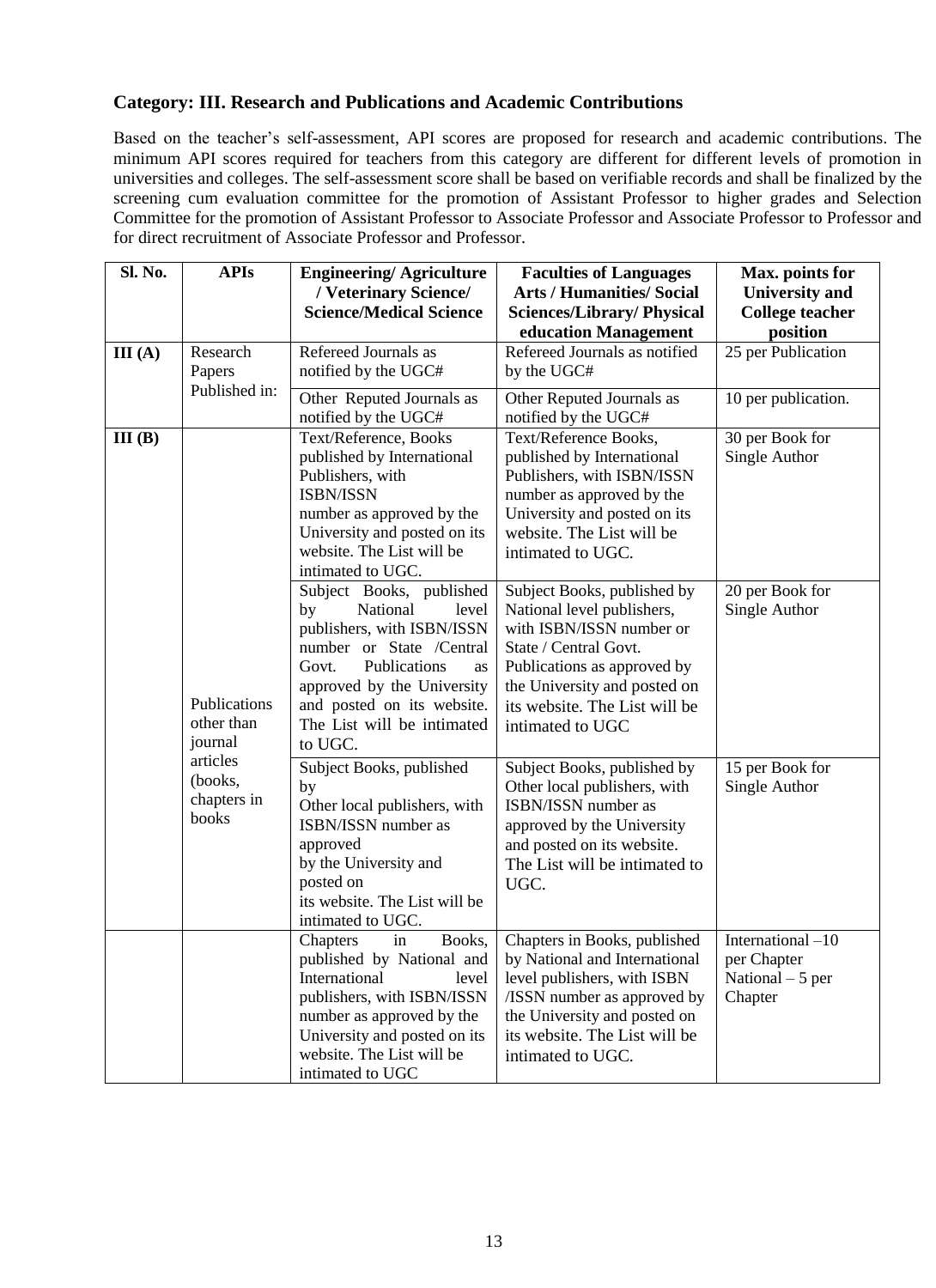| III(C)      | <b>RESEARCH PROJECTS</b>                                                                       |                                                     |                                   |                             |  |
|-------------|------------------------------------------------------------------------------------------------|-----------------------------------------------------|-----------------------------------|-----------------------------|--|
| III(C)      | Sponsored                                                                                      | (a) Major Projects with                             | Major Projects with grants        | 20 per Project              |  |
| (i)         | Projects                                                                                       | grants above Rs. 30 lakhs                           | above Rs. 5 lakhs                 |                             |  |
|             |                                                                                                | (b) Major Projects with                             | Major Projects with grants        | 15 per each Project         |  |
|             |                                                                                                | grants above Rs. 5 lakhs                            | above Rs. 3 lakhs upto Rs. 5      |                             |  |
|             |                                                                                                | up to Rs. 30 lakhs                                  | lakhs                             |                             |  |
|             |                                                                                                | (c) Major Projects with                             | Major Projects with grants        | 10 per Project              |  |
|             |                                                                                                | grants above Rs. 1 lakh up                          | above Rs. 1 lakh up to Rs.        |                             |  |
|             |                                                                                                | to Rs. 5 lakh                                       | 3 lakh)                           |                             |  |
| III(C)      | Consultancy                                                                                    | Amount mobilized with                               | Amount mobilized with             | 10 per every Rs.10          |  |
| (ii)        | Projects                                                                                       | minimum of Rs. 10 lakhs                             | minimum of Rs.2 lakhs             | lakhs and Rs.2 lakhs        |  |
|             |                                                                                                |                                                     |                                   | respectively                |  |
| III(C)      |                                                                                                | Patent/Technology transfer                          | Major Policy document             | 30 for each                 |  |
| (iii)       |                                                                                                | / Product/ Process                                  | prepared for international        | International / 20 for      |  |
|             | Projects                                                                                       |                                                     | bodies like                       | each national level         |  |
|             | Outcome/                                                                                       |                                                     | WHO/UNO/UNESCO/UNI                | output or patent.           |  |
|             | Outputs                                                                                        |                                                     | CEF etc. Central/State            | Major policy<br>document of |  |
|             |                                                                                                |                                                     | Govt./Local Bodies                | International               |  |
|             |                                                                                                |                                                     |                                   | Bodies-30                   |  |
|             |                                                                                                |                                                     |                                   | Central                     |  |
|             |                                                                                                |                                                     |                                   | Governemnt-20               |  |
|             |                                                                                                |                                                     |                                   | State Govt.-10              |  |
|             |                                                                                                |                                                     |                                   | Local bodies-5              |  |
| $III$ $(D)$ | M.Phil                                                                                         | Degree awarded                                      | Degree awarded                    | 5 per                       |  |
| (i)         |                                                                                                |                                                     |                                   | Candidate                   |  |
| $III$ $(D)$ | Ph.D.                                                                                          | Degree awarded/Thesis                               | Degree awarded/Thesis             | 15/10 per candidate         |  |
| (ii)        |                                                                                                | submitted                                           | submitted                         |                             |  |
|             |                                                                                                |                                                     |                                   |                             |  |
| III (E)     |                                                                                                | International                                       | International Award /             |                             |  |
| (i)         |                                                                                                | Award/Fellowship from                               | Fellowship                        |                             |  |
|             |                                                                                                | academic bodies                                     | from academic                     |                             |  |
|             |                                                                                                |                                                     | bodies/associations               |                             |  |
|             |                                                                                                |                                                     |                                   |                             |  |
|             | Fellowships/                                                                                   | National Award/Fellowship                           | National Award/Fellowship<br>from |                             |  |
|             | Awarded                                                                                        | from academic bodies                                | academic bodies/associations      |                             |  |
|             |                                                                                                |                                                     |                                   |                             |  |
|             |                                                                                                | State/University level                              | State/University level Award      |                             |  |
|             |                                                                                                | Award                                               | from                              |                             |  |
|             |                                                                                                | from academic bodies                                | academic bodies/associations      |                             |  |
| III(E)      | Invited                                                                                        | International                                       | International                     |                             |  |
| (ii)        | lectures/                                                                                      | National level                                      | National level                    |                             |  |
|             | paper                                                                                          | State/University level                              | State/ University level           |                             |  |
|             | The score under this sub-category shall be restricted to 20% of the minimum fixed for Category |                                                     |                                   |                             |  |
|             | <b>III for any assessment period</b>                                                           |                                                     |                                   |                             |  |
| III(F)      |                                                                                                | Development of e-learning delivery process/material |                                   | 10 per module               |  |

# Wherever relevant to any specific discipline, the API score for paper in refereed journal would be augmented as follows: (i) paper with impact factor less than 1 - by 5 points; (ii) papers with impact factor between 1 and 2 by 10 points; (iii) papers with impact factor between 2 and 5 by 15 points; (iv) papers with impact factor between 5 and 10 by 20 points: (v) papers with impact factor above 10 by 25 points. The API for joint publications shall be calculated in the following manner: Of the total score for the relevant category of publication by the concerned teacher, the First and Principal / corresponding author /supervisor / mentor would share equally 70% of the total points and the remaining 30% would be shared equally by all would share equally 70% of the total points and the remaining 30% other authors.